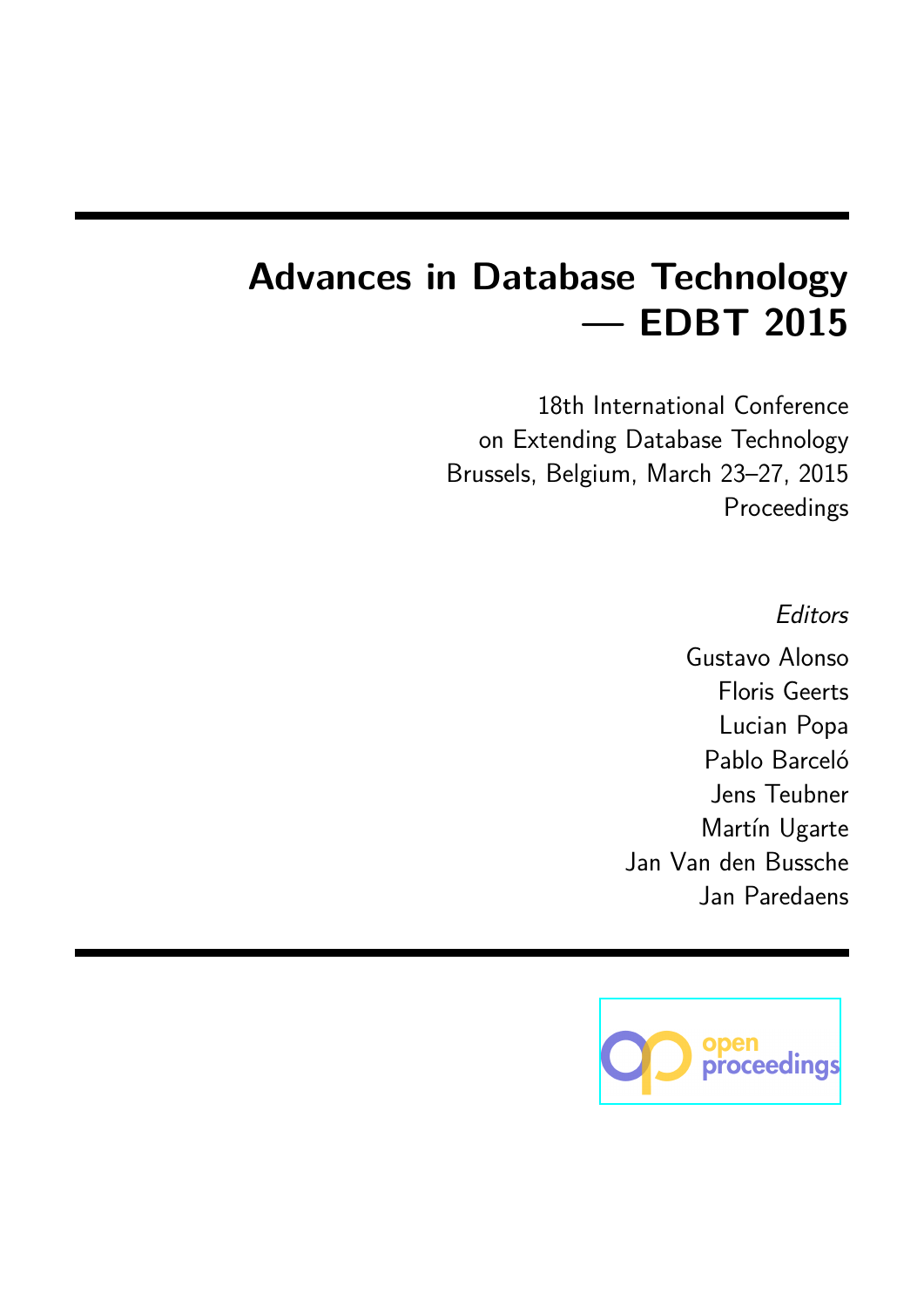Advances in Database Technology — EDBT 2015 Proceedings of the 18th International Conference on Extending Database Technology Brussels, Belgium, March 23–27, 2015

#### *Editors*

Gustavo Alonso, ETH Zurich, Switzerland Floris Geerts, University of Antwerp, Belgium Lucian Popa, IBM Research, USA Pablo Barceló, University of Chile, Chile Jens Teubner, TU Dortmund, Germany Martín Ugarte, Pontificia Universidad Catolica de Chile, Chile Jan Van den Bussche, Hasselt University, Belgium Jan Paredaens, University of Antwerp, Belgium



OpenProceedings.org University of Konstanz University Library 78457 Konstanz, Germany

COPYRIGHT NOTICE: Copyright © 2015 by the authors of the individual papers.

Distribution of all material contained in this volume is permitted under the terms of the Creative Commons license CC-by-nc-nd 4.0

OpenProceedings ISBN: 978-3-89318-067-7 DOI of this front matter: [10.5441/002/edbt.2015.01](http://dx.doi.org/10.5441/002/edbt.2015.01)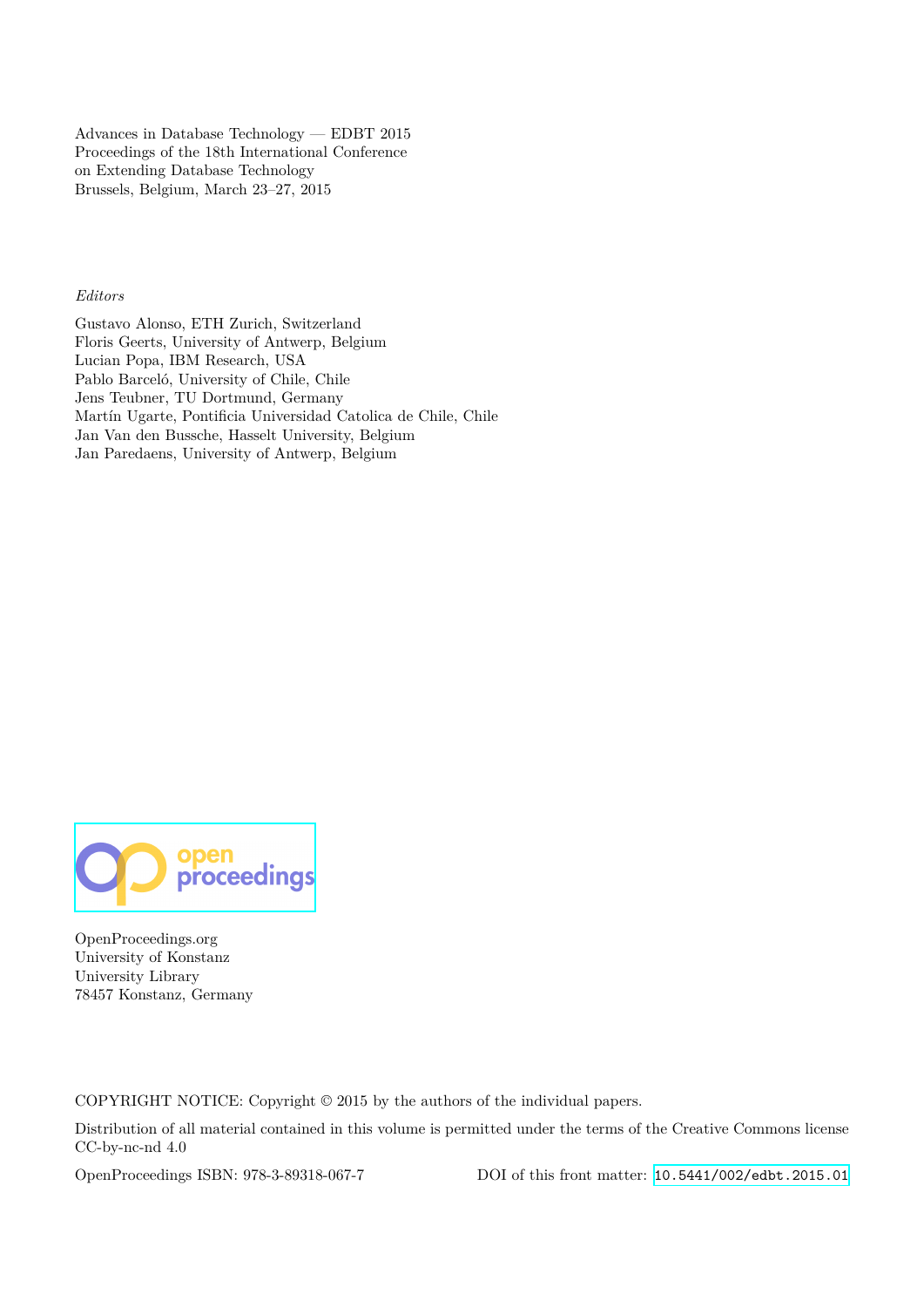### **Foreword**

<span id="page-2-0"></span>The 2015 International Conference on Extending Database Technology (EDBT) took place between the 23rd and the 27th of March in Brussels, Belgium. In its 18th edition, EDBT 2015 continued its long tradition of offering an outstanding research venue for the database community where to present and discuss recent contributions.

This year, there were 184 submissions to the research track, 19 to the industrial track, and 25 to the demo track. While these numbers are somewhat lower than in recent editions, the quality of the submissions was very high, which made the job of the Program Committee quite difficult. At the end, the program committee selected for publication 13 demos, 9 industrial papers, and 47 research papers. Of the latter, 5 of them were Vision Papers, shorter papers proposing radically new ideas, which were presented in their own session at the conference.

I would like to take this opportunity to thank all those that have made the 2015 EDBT edition such a success. First and foremost, all the authors of papers submitted to the conference, thereby providing the basis for a strong program, as well as the program committee members for their effort and dedication to study the submissions in detail and engaging in many interesting discussions about the papers, their contributions, their merits, and how to create the best possible program. Special mention should be made of the small committee in charge of deciding the Test of Time Award, in this occasion covering 4 editions of the conference (from 1988 to 1994): Martin Kersten, Christoph Koch, and Guido Moerkotte. They selected the following paper for the award:

Geo-Relational Algebra: A Model and Query Language for Geometric Database Systems, Ralf Hartmut Güting, University of Hagen, Germany, from EDBT 1988.

I also would like to thank Lucian Popa and Jens Teubner for the great work they have done in running the industrial and demo tracks. Martín Ugarte has done an excellent job with the proceedings, as have Pablo Barceló with the tutorials and Peter Fischer with the workshops. The Conference Chair—Floris Geerts—and the local organizers have also been instrumental in coordinating all the efforts of what is a very complex and demanding endeavor. As a joint EDBT/ICDT Conference, we have four keynote talks, two of which have been proposed by the EDBT community. Thanks go to Christoph Koch and Wolfgang Lehner for their acceptance of our invitation. Finally, Christine Collet and Norman Paton have been instrumental in coordinating the overall effort with the Executive Board of EDBT.

> Gustavo Alonso EDBT 2015 Program Chair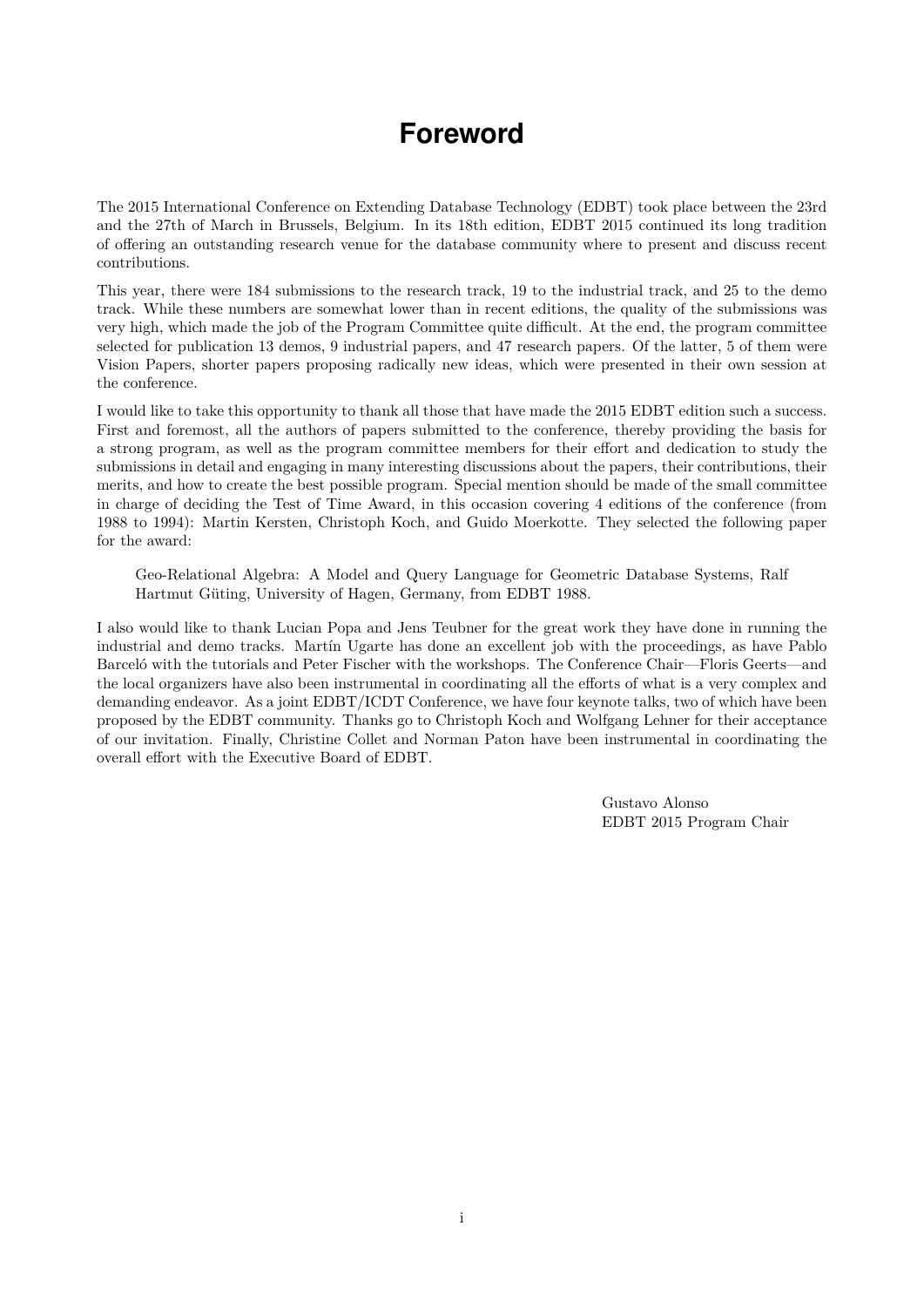### **Program Committee Members**

<span id="page-3-0"></span>Ashraf Aboulnaga (U Waterloo) Walid Aref (Purdue) Roger Barga (Microsoft) Spyros Blanas (Ohio State U) Steven Blott (DCU) Michael Böhlen (U Zurich) Klemens Böhm (KIT) Philippe Bonnet (ITU) Luc Bouganim (INRIA) Nieves Brisaboa (UDC) Alejandro Buchmann (TU Darmstadt) K. Selcuk Candan (ASU) Michael Carey (UC Irvine) Stefano Ceri (Politecnico Milano) Lei Chen (HKUST) Beng Chin Ooi (NUS) Graham Cormode (U Warwick) Isabel Cruz (UI Chicago) Philippe Cudre-Mauroux (U Freibourg) Sudipto Das (Microsoft) Khuzaima Daudjee (U Waterloo) Jens Dittrich (U Saarland) Michael Duller (Oracle) Wenfei Fan (U Edinburgh) Alan Fekete (U Sydney) Peter Fischer (Uni Freiburg) Christoph Freytag (HU Berlin) Johann Gamper (UNIBZ) Minos Garofalakis (TU Crete) Boris Glavic (IIT Illinois) Jiawei Han (UI Urbana Champaign) Thomas Heinis (Imperial College) Melanie Herschel (INRIA) Stratos Idreos (Harvard) Arantza Illarramendi (UPV/EHU) U Kang (KAIST) Arijit Khan (ETH Zurich) Nick Koudas (U Toronto) Georg Lausen (Uni Freiburg) Wolfgang Lehner (TU Dresden) Hong-Va Leong (PolyU Hong Kong) Justin Levandoski (Microsoft) Roy Levin (IBM) Ninghui Li (Purdue) Feifei Li (U Utah)

Eric Lo (PolyU Hong Kong) Guy Lohman (IBM) Bertram Ludaescher (UC Davis) Nikos Mamoulis (HKU Hong Kong) Stefan Manegold (CWI) Norman May (SAP) Sharad Mehrotra (UC Irvine) Rene Müller (IBM) Thomas Neumann (TU München) Esther Pacitti (U Montpellier 2) Themis Palpanas (Paris Descartes) Olga Papaemmanouil (Brandeis U) Marta Patiño (Politécnica Madrid) Torben B. Pedersen (U Aalborg) Peter Pietzuch (Imperial College) Evvagelia Pitoura (U Ioannina) Calton Pu (Georgia Tech) Philippe Pucheral (INRIA) Krithi Ramamrithan (IIT Bombay) Maya Ramanath (IIT Delhi) Rodolofo Resende (UFMG) Tore Risch (Uppsala U) Kenneth Ross (Columbia) Pierangela Samarati (U Milan) Marc H. Scholl (U Konstanz) Heiko Schuldt (U Basel) Assaf Schuster (Technion IIT) Thomas Seidl (RWTH Aachen) Timos Sellis (RMIT) Liuba Shrira (Brandeis U) Jianwen Su (UCSB) Letizia Tanca (Politecnico Milano) Ernest Teniente (U Poli de Catalunya) Peter Triantafillou (U Glasgow) Anthony K.H. Tung (NUS) Vasilis Vassalos (AUEB) Marcos Vaz Salles (U Copenhagen) Yannis Velegrakis (U Trento) Gottfried Vossen (U Münster) Kyu-Young Whang (KAIST) Jef Wijsen (UMONS) Yoshitaka Yamamoto (U Yamanashi) Carlo Zaniolo (UCLA) Wenjie Zhang (UNSW) Esteban Zimanyi (ULB)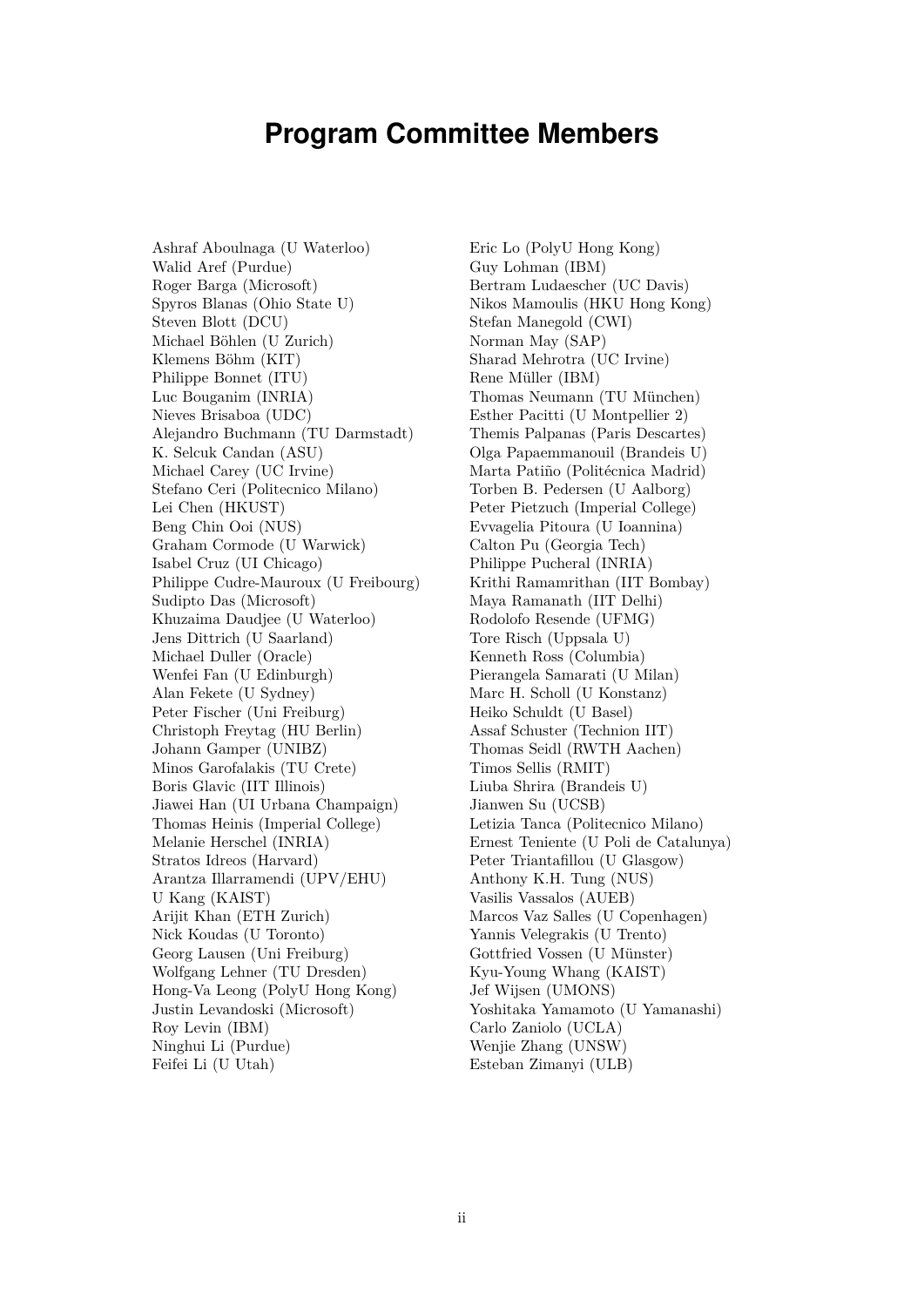#### **EDBT 2015 Test of Time Award**

<span id="page-4-0"></span>In 2014, EDBT began awarding the EDBT test-of-time (ToT) award, with the goal of recognizing one paper, or a small number of papers, presented at EDBT earlier and that have best met the "test of time", i.e. that has had the most impact in terms of research, methodology, conceptual contribution, or transfer to practice over the past decade(s). The EDBT ToT award for 2015 will be presented during the EDBT/ICDT 2015 Joint Conference, March 23-27, in Brussels (Belgium). The EDBT 2015 Test of Time Award committee was formed by Martin Kersten (CWI, The Netherlands), Guido Moerkotte (Uni Mannheim, Germany), Christoph Koch (EPFL, Switzerland), all members of the EDBT 2015 PC and chaired by Gustavo Alonso, the EDBT 2015 PC chair.

The committee was charged with selecting a paper or a small number of papers from the proceedings of the following 4 editions: EDBT'88 - Venice, EDBT'90 - Venice, EDBT'92 - Vienna, EDBT'94 - Cambridge.

After careful consideration, the committee has decided to select the following paper, as the EDBT ToT Award winner for 2015:

#### **Geo-Relational Algebra: A Model and Query Language for Geometric Database Systems**

by Prof. Dr. Ralf Hartmut Güting, University of Hagen, Germany Published in the EDBT 1988 proceedings, 506-527

The paper addresses the user's conceptual model of a database system for geometric data. It proposes to extend relational database management systems by integrating geometry at all levels: At the conceptual level, relational algebra is extended to include geometric data types and operators. At the implementation level, the wealth of algorithms and data structures for geometric problems developed in the past decade in the field of Computational Geometry is exploited. The paper starts from a view of relational algebra as a many-sorted algebra which allows to easily embed geometric data types and operators. A concrete algebra for two-dimensional applications is developed. It can be used as a highly expressive retrieval and data manipulation language for geometric as well as standard data. Also, geo-relational database systems and their implementation strategy are discussed.

The committee members unanimously agreed that this paper clearly stands out in terms of relevance, impact, and influence in databases. Of all the papers considered, this is the one that had had the most and longest lasting impact with results that are still relevant today and whose influence can be traced to many real systems and a significant amount of follow up work.

The paper pioneered an important application area well before it became mainstream and did it in a systematic and clean way that has been very influential in both research and practice. Modern commercial systems all support geographic data types that are nowadays used in a wide range of applications and use cases (maps, locations based services, geographic information systems, mobility, etc.).

The selection committee also appreciated very much the cleanliness, completeness, insights, formalism, and systematic treatment of the problem as well as the approach followed by the author in selecting and solving a research problem.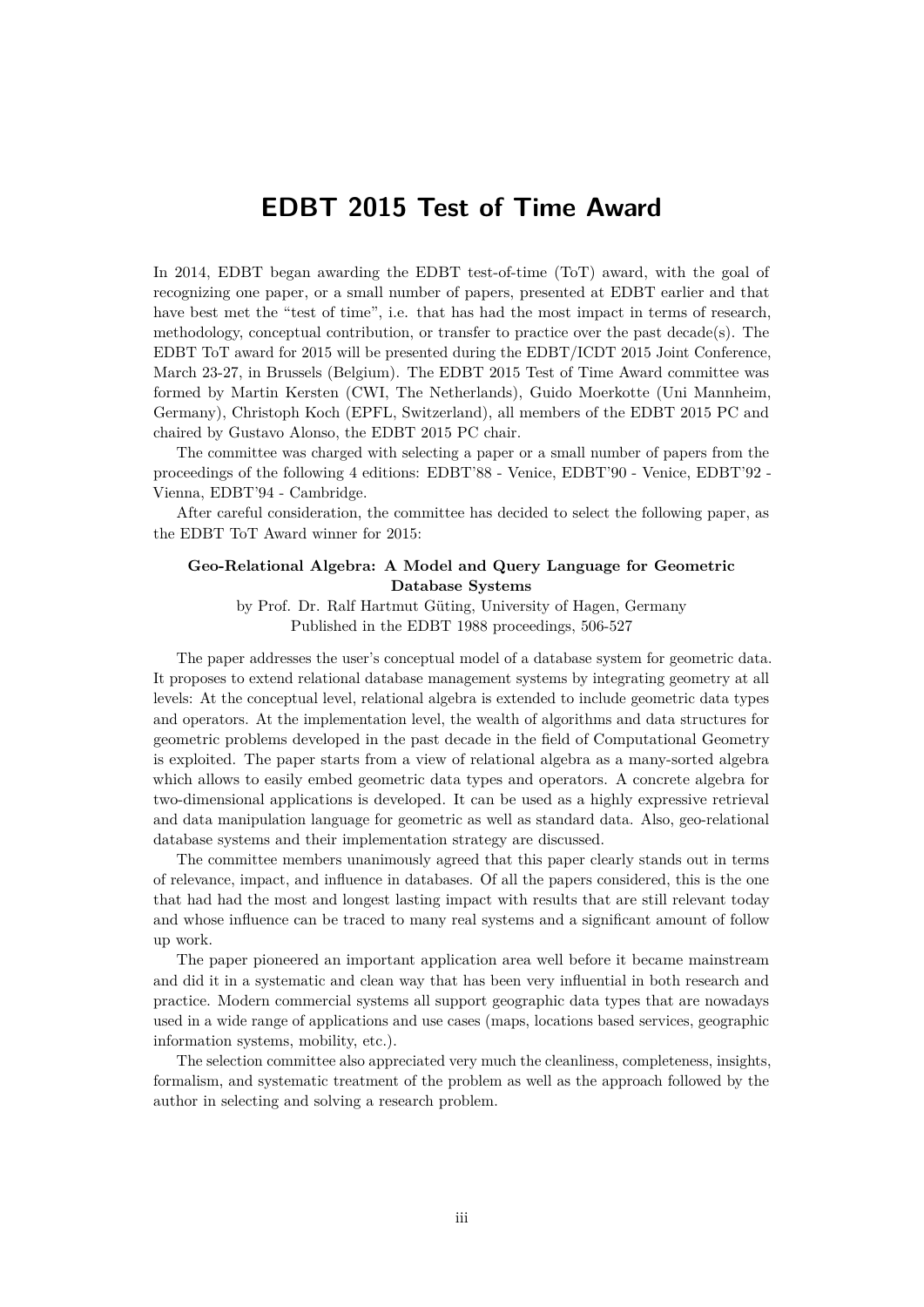## **Table of Contents**

<span id="page-5-0"></span>

|                                                                                                                                                                             | $\mathbf{i}$            |
|-----------------------------------------------------------------------------------------------------------------------------------------------------------------------------|-------------------------|
|                                                                                                                                                                             | $\overline{\mathbf{u}}$ |
|                                                                                                                                                                             | iii                     |
|                                                                                                                                                                             | iv                      |
| Online Data Partitioning in Distributed Database Systems                                                                                                                    | 1                       |
| Chariots: A Scalable Shared Log for Data Management in Multi-Datacenter Cloud Environments<br>Faisal Nawab, Vaibhav Arora, Divyakant Agrawal, Amr El Abbadi                 | 13                      |
| Hermes: Dynamic Partitioning for Distributed Social Network Graph Databases<br>Daniel Nicoara, Shahin Kamali, Khuzaima Daudjee, Lei Chen                                    | 25                      |
| On Debugging Non-Answers in Keyword Search Systems                                                                                                                          | 37                      |
| Elevating Annotation Summaries To First-Class Citizens In InsightNotes                                                                                                      | 49                      |
| Estimating Data Integration and Cleaning Effort                                                                                                                             | 61                      |
| Mining Frequent Co-occurrence Patterns across Multiple Data Streams                                                                                                         | 73                      |
| Extracting Aggregate Answer Statistics for Integration                                                                                                                      | 85                      |
| Discovering Recurring Patterns in Time Series<br>R. Uday Kiran, Haichuan Shang, Masashi Toyoda, Masaru Kitsuregawa                                                          | 97                      |
| Learning Path Queries on Graph Databases                                                                                                                                    | 109                     |
| TimeReach: Historical Reachability Queries on Evolving Graphs                                                                                                               | 121                     |
| Efficiently Computing Top-K Shortest Path Join<br>Lijun Chang, Xuemin Lin, Lu Qin, Jeffrey Xu Yu, Jian Pei $\ldots \ldots \ldots \ldots \ldots \ldots \ldots \ldots \ldots$ | 133                     |
| SIEF: Efficiently Answering Distance Queries for Failure Prone Graphs                                                                                                       | 145                     |
| A Selectivity based approach to Continuous Pattern Detection in Streaming Graphs<br>Sutanay Choudhury, Lawrence Holder, George Chin, Khushbu Agarwal, John Feo              | 157                     |
| Scaling Unbound-Property Queries on Big RDF Data Warehouses using MapReduce                                                                                                 | 169                     |
| Reaching a desired set of users via different paths: an online advertising technique on micro-blogging<br>platforms                                                         | 181                     |
| On Optimality of Jury Selection in Crowdsourcing                                                                                                                            | 193                     |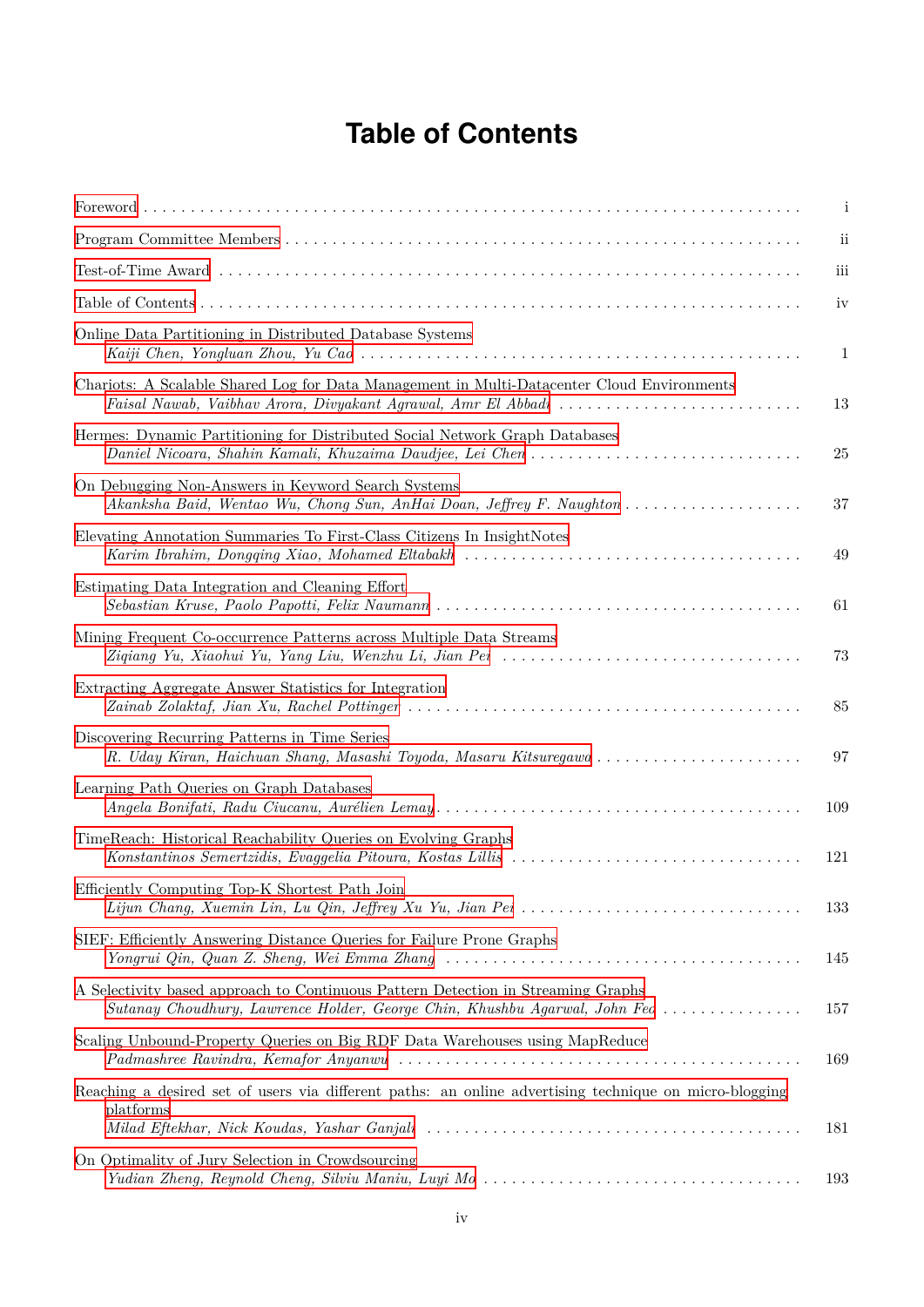| Finding the Most Diverse Products using Preference Queries<br>Orestis Gkorgkas, Akrivi Vlachou, Christos Doulkeridis, Kjetil Norvag                                                                              | 205 |
|------------------------------------------------------------------------------------------------------------------------------------------------------------------------------------------------------------------|-----|
| Index Design for Enforcing Partial Referential Integrity Efficiently                                                                                                                                             | 217 |
| Query Optimization over Cloud Data Market                                                                                                                                                                        | 229 |
| Learning to Rank Adaptively for Scalable Information Extraction                                                                                                                                                  | 241 |
| The Sweet Spot between Inverted Indices and Metric-Space Indexing for Top-K-List Similarity Search                                                                                                               | 253 |
| Optimizing Reformulation-based Query Answering in RDF                                                                                                                                                            | 265 |
| Resolving XML Semantic Ambiguity                                                                                                                                                                                 | 277 |
| SpMacho - Optimizing Sparse Linear Algebra Expressions with Probabilistic Density Estimation                                                                                                                     | 289 |
| Efficient evaluation of threshold queries of derived fields in a numerical simulation database                                                                                                                   | 301 |
| Identifying Converging Pairs of Nodes on a Budget<br>Konstantina Lazaridou, Konstantinos Semertzidis, Evaggelia Pitoura, Panayiotis Tsaparas                                                                     | 313 |
| Query-Based Outlier Detection in Heterogeneous Information Networks<br>Jonathan Kuck, Honglei Zhuang, Xifeng Yan, Hasan Cam, Jiawei Han                                                                          | 325 |
| Efficient caching for constrained skyline queries<br>Michael Lind Mortensen, Sean Chester, Ira Assent, Matteo Magnani                                                                                            | 337 |
| Explanations for Skyline Query Results                                                                                                                                                                           | 349 |
| Efficient Processing of Hamming-Distance-Based Similarity-Search Queries Over MapReduce<br>Mingjie Tang, Yongyang Yu, Walid G. Aref, Qutaibah M. Malluhi, Mourad Ouzzani                                         | 361 |
| Joins for Hybrid Warehouses: Exploiting Massive Parallelism in Hadoop and Enterprise Data Warehouses<br>Yuanyuan Tian, Tao Zou, Fatma Ozcan, Romulo Goncalves, Hamid Pirahesh                                    | 373 |
| Benchmarking Smart Meter Data Analytics                                                                                                                                                                          | 385 |
| Crowd-Selection Query Processing in Crowdsourcing Databases: A Task-Driven Approach<br>Zhou Zhao, Furu Wei, Ming Zhou, Weikeng Chen, Wilfred $Ng \ldots \ldots \ldots \ldots \ldots \ldots \ldots \ldots \ldots$ | 397 |
| Dismantling Complicated Query Attributes with Crowd                                                                                                                                                              | 409 |
| Group Recommendation with Temporal Affinities<br>Sihem Amer-Yahia, Behrooz Omidvar-Tehrani, Senjuti Basu Roy, Nafiseh Shabib                                                                                     | 421 |
| On Processing Top-k Spatio-Textual Preference Queries                                                                                                                                                            | 433 |
| Probabilistic Resource Route Queries with Reappearance                                                                                                                                                           | 445 |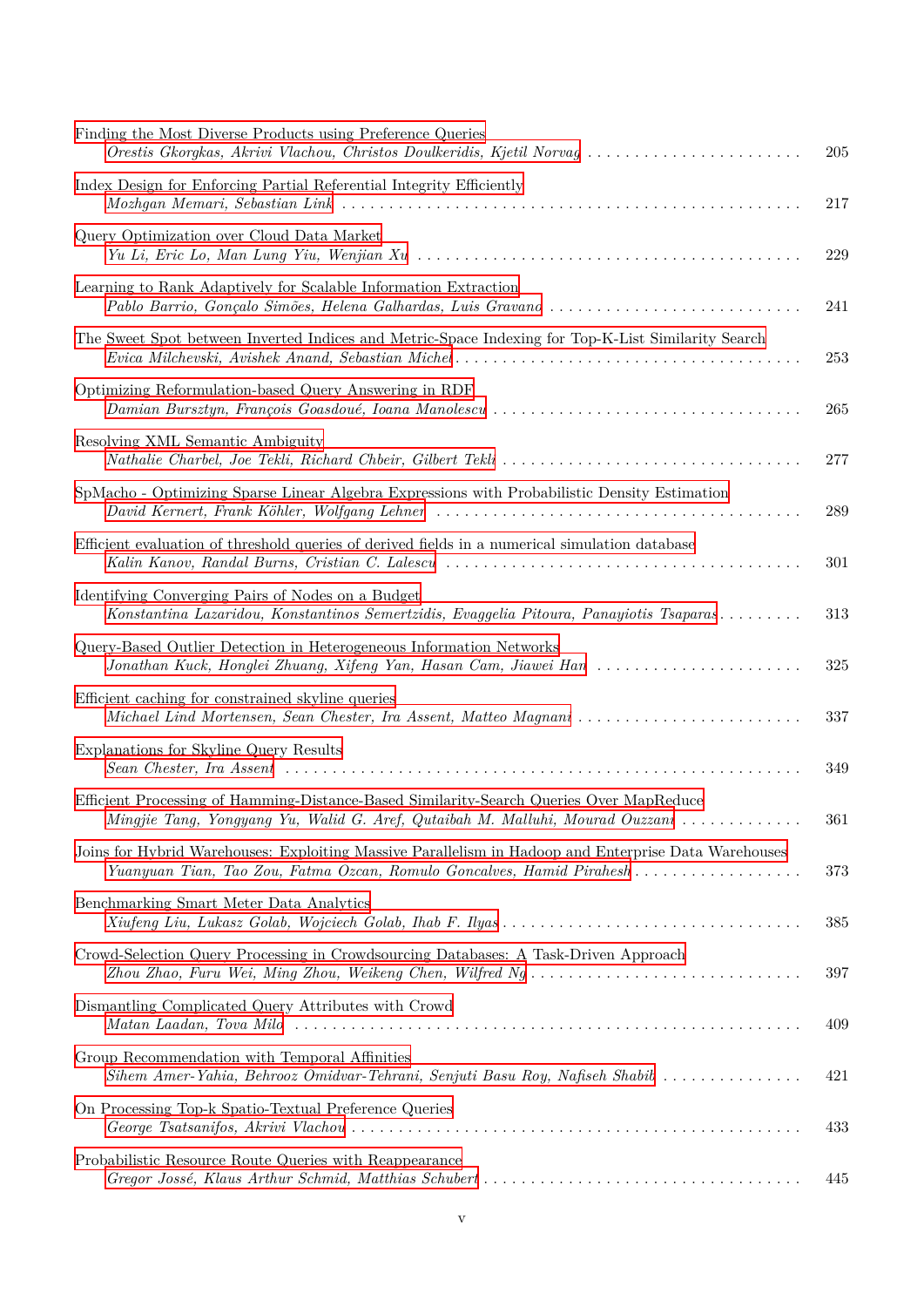| Cost Estimation of Spatial k-Nearest-Neighbor Operators                                                                                                                           | 457 |
|-----------------------------------------------------------------------------------------------------------------------------------------------------------------------------------|-----|
| Reconstruction Privacy: Enabling Statistical Learning<br>Ke Wang, Chao Han, Ada Waichee Fu, Raymond Chi Wing Wong, Philip S. Yu                                                   | 469 |
| Time series anomaly discovery with grammar-based compression<br>Pavel Senin, Jessica Lin, Xing Wang, Tim Oates, Sunil Gandhi, Arnold P. Boedihardjo, Crystal                      | 481 |
| K-Nearest Neighbor Temporal Aggregate Queries                                                                                                                                     | 493 |
| Interactive Path Query Specification on Graph Databases                                                                                                                           | 505 |
| Flexible Analysis of Plant Genomes in a Database Management System                                                                                                                | 509 |
| Demonstrating Transfer-Efficient Sample Maintenance on Graphics Cards                                                                                                             | 513 |
| NoFTL for Real: Databases on Real Native Flash Storage<br>Sergey Hardock, Ilia Petrov, Robert Gottstein, Alejandro Buchmann                                                       | 517 |
| Gumbo: Guarded Fragment Queries over Big Data                                                                                                                                     | 521 |
| WAVEGUIDE: Evaluating SPARQL Property Path Queries                                                                                                                                | 525 |
| Meta-Stars: Dynamic, Schemaless, and Semantically-Rich Topic Hierarchies in Social BI                                                                                             | 529 |
| "I would like to watch something like 'The Terminator'" Cooperative Query Personalization Based on<br>Perceptual Similarity                                                       | 533 |
| Liquid Benchmarking: A Platform for Democratizing the Performance Evaluation Process<br>Sherif Sakr, Amin Shafaat, Fuad Bajaber, Ahmed Barnawi, Omar Batarfi, Abdulrahman Altalhi | 537 |
| Natural Language Specification and Violation Reporting of Business Rules over ER-modeled Databases<br>Michael Minock, Daniel Oskarsson, Björn Pelzer, Mika Cohen                  | 541 |
| POIESIS: a Tool for Quality-aware ETL Process Redesign<br>Vasileios Theodorou, Alberto Abelló, Maik Thiele, Wolfgang Lehner                                                       | 545 |
| Quarry: Digging Up the Gems of Your Data Treasury<br>Petar Jovanovic, Oscar Romero, Alkis Simitsis, Alberto Abelló, Héctor Candón, Sergi Nadal                                    | 549 |
| QaRS: A User-Friendly Graphical Tool for Semantic Query Design and Relaxation                                                                                                     | 553 |
| Using Object-Awareness to Optimize Join Processing in the SAP HANA Aggregate Cache<br>Stephan Müller, Anisoara Nica, Lars Butzmann, Stefan Klauck, Hasso Plattner                 | 557 |
| Transactional Replication in Hybrid Data Store Architectures                                                                                                                      | 569 |
| SAP HANA – From Relational OLAP Database to Big Data Infrastructure<br>Norman May, Wolfgang Lehner, Shahul Hameed P., Nitesh Maheshwari, Carsten Müller, Sudipto                  | 581 |